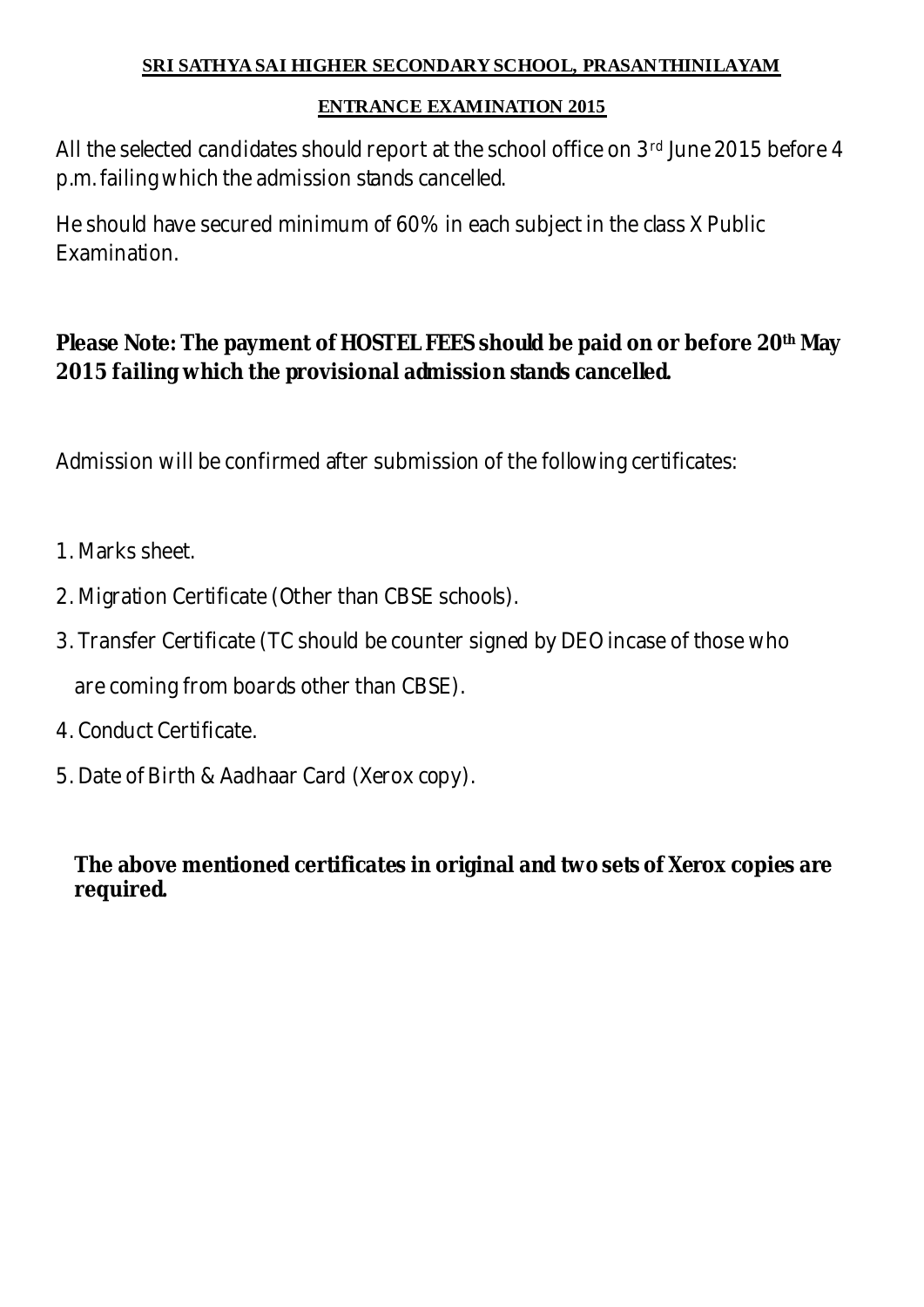#### **SRI SATHYA SAI JUNIOR BOYS HOSTEL, PRASANTHINILAYAM.**

### **CHECK LIST**

The following items are essential for the Hostel life. Each student is expected to bring them at the time of joining the hostel.

# **I Dress Materials**

- New White Dress (Pant & Shirt) -5 sets\*
- Home Dress (Casual) -4 sets\*
- ∑ Banyans & Briefs (New) -4 sets
- Track pants and T-Shirt for Games -2 Nos. each
- ∑ Kurta & Pajama (optional) -1 set
- $\bullet$  Bath Towels  $-2$  Nos.
- ∑ Lab coat (*for science students only*)

# **II Foot Wear**

- ∑ Sports Shoe with three pairs of Socks
- ∑ Slippers / Chappell

#### **III Bedding**

- ∑ Mattress
- Bed spread (max size 6' x 2.5') and Bed Sheets -2 Nos.
- Pillow -1 No. & Pillow covers -2 Nos.
- ∑ Woolen Blanket -1 No.

# **IV Study Materials**

- ∑ Geometry Box
- ∑ Sketch Pen set
- ∑ OHP Marker
- ∑ School Bag
- ∑ Text Books and Note Books

# **V Other Essential Items**

- Small Locks 2 no's, with Keys 2 sets (for cupboard)
- ∑ Bucket & Mug
- ∑ Mirror & Comb
- ∑ Alarm Clock
- ∑ Toilet Items, Soap, Toothpaste, Brush, etc.
- Meals Plate & Tumbler
- ∑ Umbrella
- ∑ Seat Mat
- ∑ Spare spectacles (*for those who use*)

#### **VI Optional Items**

- ∑ Games and Sports Materials of Interest
- Torch Light
- ∑ Mosquito Net.
- ∑ Shaving Set/Trimmer.

# **VI Ite ms Not Permitted**

Camera and Electronic gadgets like videogames, pen-drive, Mp3 etc. are **not permitted** in the hostel. **Notes:**

- ∑ All the items listed above (**except those marked\***) are available in the hostel stores, on payment.
- Cloth hangers are provided in the students rooms.
- The initials/names of the students should be stitched on all items such as dress materials, bedding, shoes etc. for easy identification.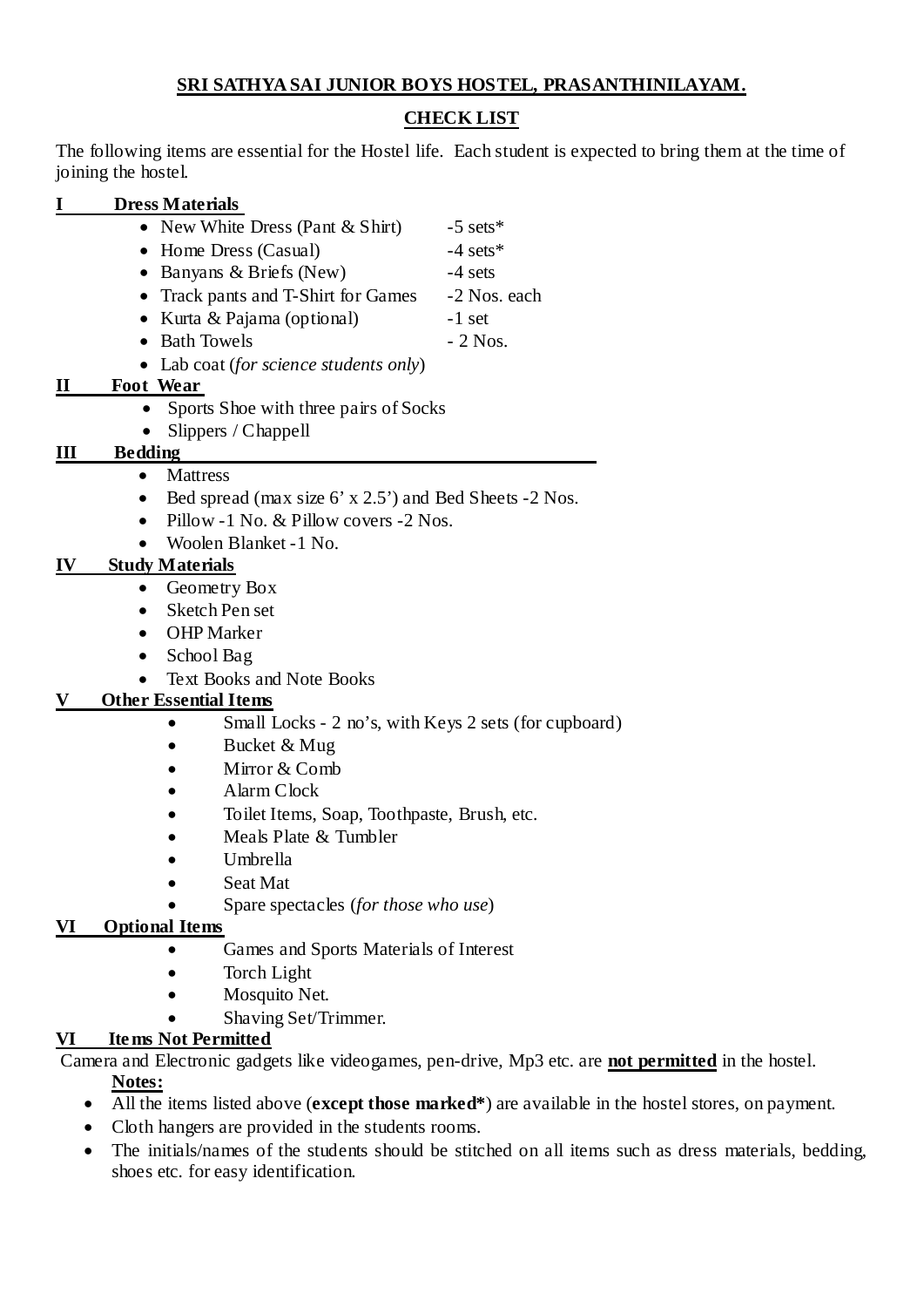# **Sri SathyaSai Junior Boys'Hostel**

#### PrasanthiNilayam

#### **DISCIPLINARY REGULATIONS**

In this hostel Training is given for **EDUCARE**, i.e. to bring out human qualities such as selfless love, sacrifice, forbearance, compassion etc., in each student. Hence every student is expected to behave with a high sense of discipline and follow sincerely, the important guidelines given below, so that, he may gain the real benefit of his stay here in this hallowed Institution, for **a happy and successful life in future.**

- 1. **Behaviour:** As **Humility** is the firm foundation for a noble character, each student is expected to practice sincerely, obedience and reverence to teachers and elders, mutual courtesy and love towards fellow students. Every student should participate in all spiritual practices with true spirit of participation.
- 2. **Attitude**: Silence is the key to self-knowledge**.** Hence, every student should voluntarily maintain silence during mass gatherings in places, such as the Dining hall, the Classroom, the Mandir premises etc., Students should talk softly and sweetly, avoiding loud and unnecessary talk.
- 3. **Dress code:** All students should wear simple and decent dress and always maintain a **short and well groomed hairstyle**. The students shall not sport moustache, beard or long side burns.
- 4. Going outside the hostel premises for any reason, other than attending School and Ashram will not be entertained. Overnight stay outside the hostel is not allowed.
- 5. **GOING HOME**: Students are permitted to go home only during the winter and summer holidays. In the event of compelling situations such as medical treatment, marriage (own sister/brother), the Warden may permit a student to go home on receiving a requisition letter from the parent.
- 6. **Parents Meet:** Students are allowed to meet the parents or guardians **only on Sunday between 10.30 a.m. and 1.00**p.m.**and NOT on any other holiday or working day**. The local guardians and parents at Puttaparthi are especially requested to extend their co-operation in this regard. The'**parents meet'** will be cancelled a week or two before the commencement of examinations, to enable the students to utilise fully, all the time, available for his studies without any distraction.
- 7. **Telephone fascility:** Every week, the students are permitted to use telephone for conversation with their parents on specified days and timings only. Parents are requested to **restrict their telephonic conversation** with the ward to a maximum of **ten minutes** in view of many other students anxiously waiting for their incoming calls from their parents.
- 8. The Parents are **requested, not to hold on, their ward and entertain him with any eatables** when he is returning from Mandir to the Hostel. Any breach of this regulation, breeds indiscipline in the students and as well cause problems to the hostel authorities.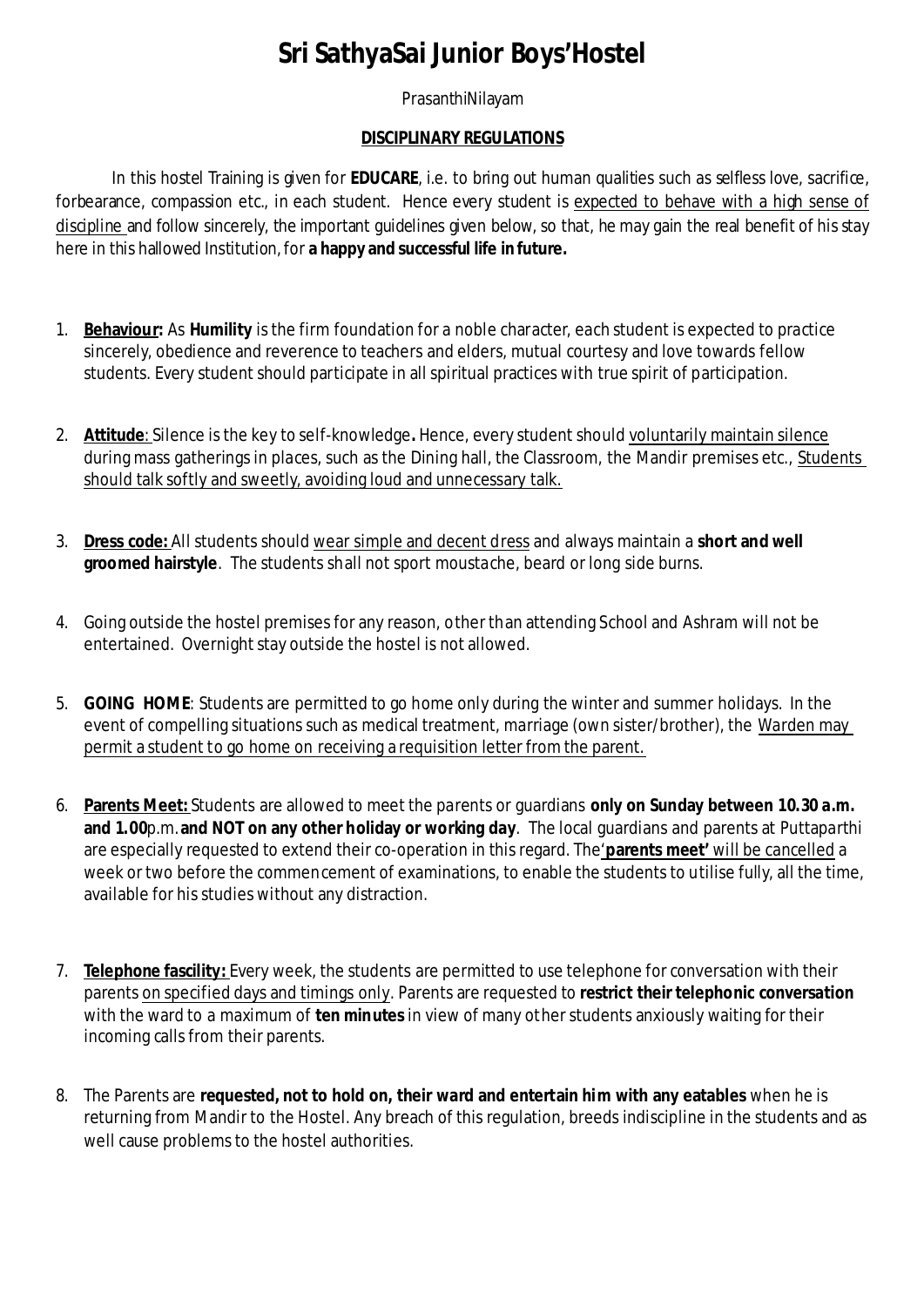- 9. Students are permitted to read only such magazines like Competition Success Review, Science Reporter etc., which are informative but not pollute or disturb young minds. Students should seek the permission of the wing teacher for reading any non-academic book or magazine.
- 10. **ELECTRONIC GADGETS:** The students are not allowed to possess cell-phone, Video games, I-pad, laptop, pendrive, mp3, mp4 players etc., In-case of any school project or programme, the students should take prior permission from the Hostel teachers in-charge for using any of these items and keep it in the custody of the teacher In-charge, immediately after use.
- 11. "**CLEANLINESS** IS next to GODLINESS**". A**ll students should maintain high standard of personal cleanliness and the cleanliness of their room and the surroundings**,** with a spirit of co-operation and understanding.
- 12. Whenever students receive money from parents they have to **deposit the amount into their stores account** as soon as possible for safe custody. Students are not expected to keep any currency more than one hundred rupees with them any time. When required, they can withdraw the necessary amount from their stores account after getting due permission from their wing teacher.
- 13. Every student should always bear in mind the following guidelines of Bhagawan for his happy life.

"Don't waste Time, **Time waste is, Life waste**

Don't waste Food, **Food is God**

Don't waste Money, **misuse of Money is, Evil".**

- 14. The students should take proper care to maintain the furniture, cupboard and fixtures of the Hostel in good condition. In case of breakage or damage caused to any of the Hostel property, the cost of repair chargers along with the fine will be collected from the student/ students, responsible for the same. The students are strictly prohibited from writing or sticking, anything on the walls and the cupboards.
- 15. The student's life in the Hostel is a busy life. Hence, all the students should make sincere effort to get up from the bed, at5.00 a.m. everyday, follow all the routine with in the time and retire to bed about10 p.m. after the night prayers.

16**.** Any breach of, the Hostel rules and regulations by the student, will be seriously dealtwith.

**If, a student's behavior, as observed by the Hostel Committee, continues to remain unsatisfactory, he will be expelled from, both the Hostel and the School, any time.**

**Above all, every student should cherish the thought that,**

**"The Hostel is a Home where each lives for the other and All live for God"**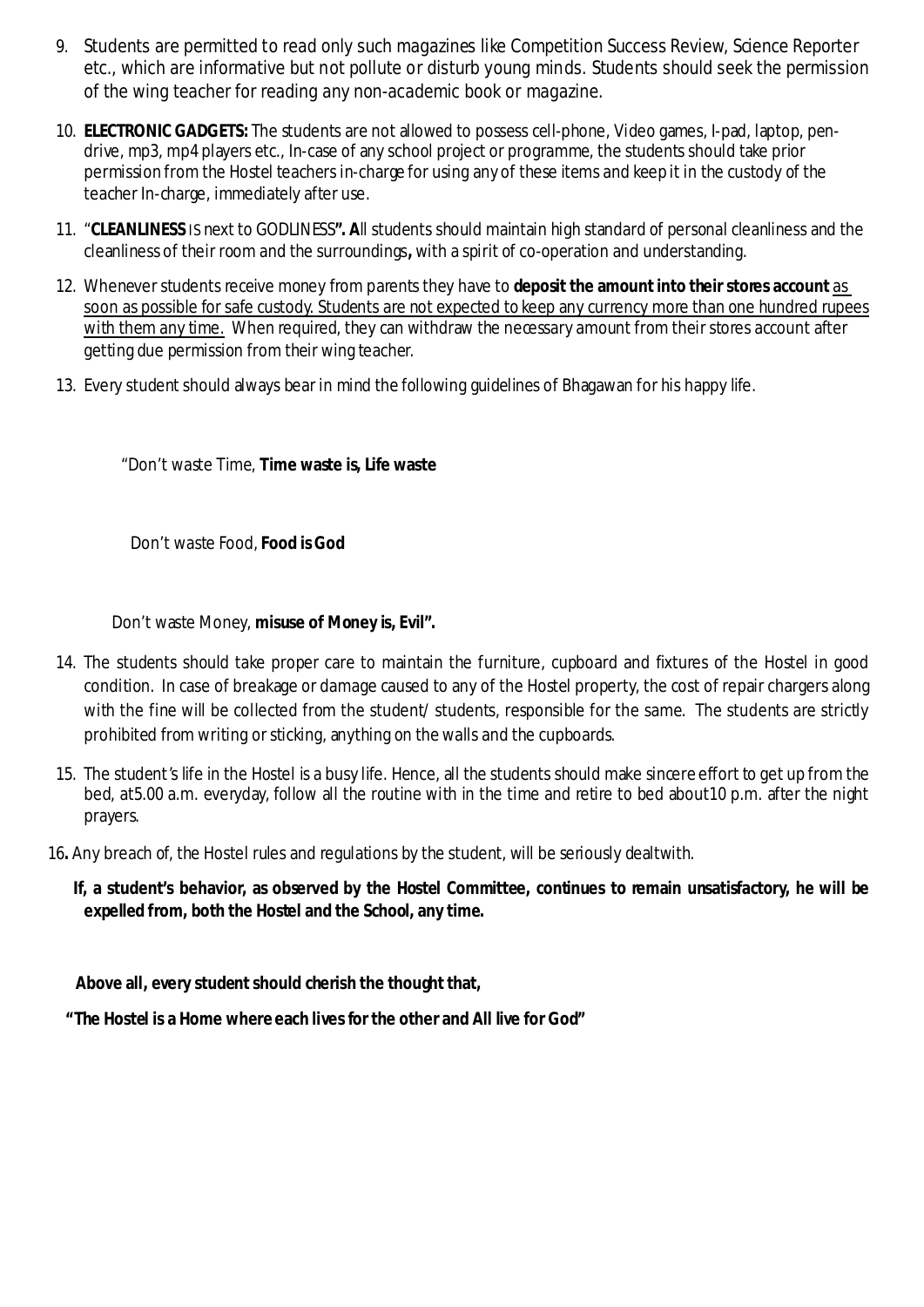# **SRI SATHYA SAI JUNIOR BOYS' HOSTEL**

PRASANTHI NILAYAM

#### \_\_\_\_\_\_\_\_\_\_\_\_\_\_\_\_\_\_\_\_\_\_\_\_\_\_\_\_\_\_\_\_\_\_\_\_\_\_\_**2015-16\_\_\_\_\_\_\_\_\_\_\_\_\_\_\_\_\_\_\_\_\_\_\_\_\_\_\_\_\_\_\_\_\_\_\_\_**

# **INFORMATION FOR NEW ENTRANTS AND PARENTS**

The parent and the ward (student) have to carefully note the *following matter and preserve this information for future reference***.**

- **1.** The parents are expected to meet the Warden and the Wing teacher of the ward at least twice in a term (in a period of five months),any day, between12 noon &1.pm to get the overall assessment of their ward.
- **2.** Parents should declare at the time of admission, whether, their ward is suffering from any disease / ailment that may affect the student community in our Hostel.
- **3.** The parents have to get the names or the initials of their ward stitched or marked on all his belongings namely – dresses, bedding, shoes, plates, books etc., for easy identification.
- **4.** Our Hostel dispensary will provide good and timely health care to the students. The services of the Sri Sathya Sai General Hospital and Sri Sathya Sai Super Specialty Hospital, here in Puttaparthy, will be made available to any student, free of cost, on the recommendation of the Hostel Doctor.
- **5.** In the Hostel, at any time students should not keep currency notes of value more than Rs.100/- at any time.
- **6.** Each student will be issued once in a week, on demand, a **'Debit Card'** of value Rs.50/- or Rs.100/- as per his requirement, by which, he can get essential items from the hostel 'stores'
- **7.** To get a new Debit Card, the student should , at any time, keep a minimum of

Rs.200/- as balance in his Stores account, Everytime, This`Debit Card' amount will be deducted from his stores account, whenever, the card is issued to him.

**8.** Parents have to keep track of their wards' expenditure in order that there is **always positive balance in their Stores account**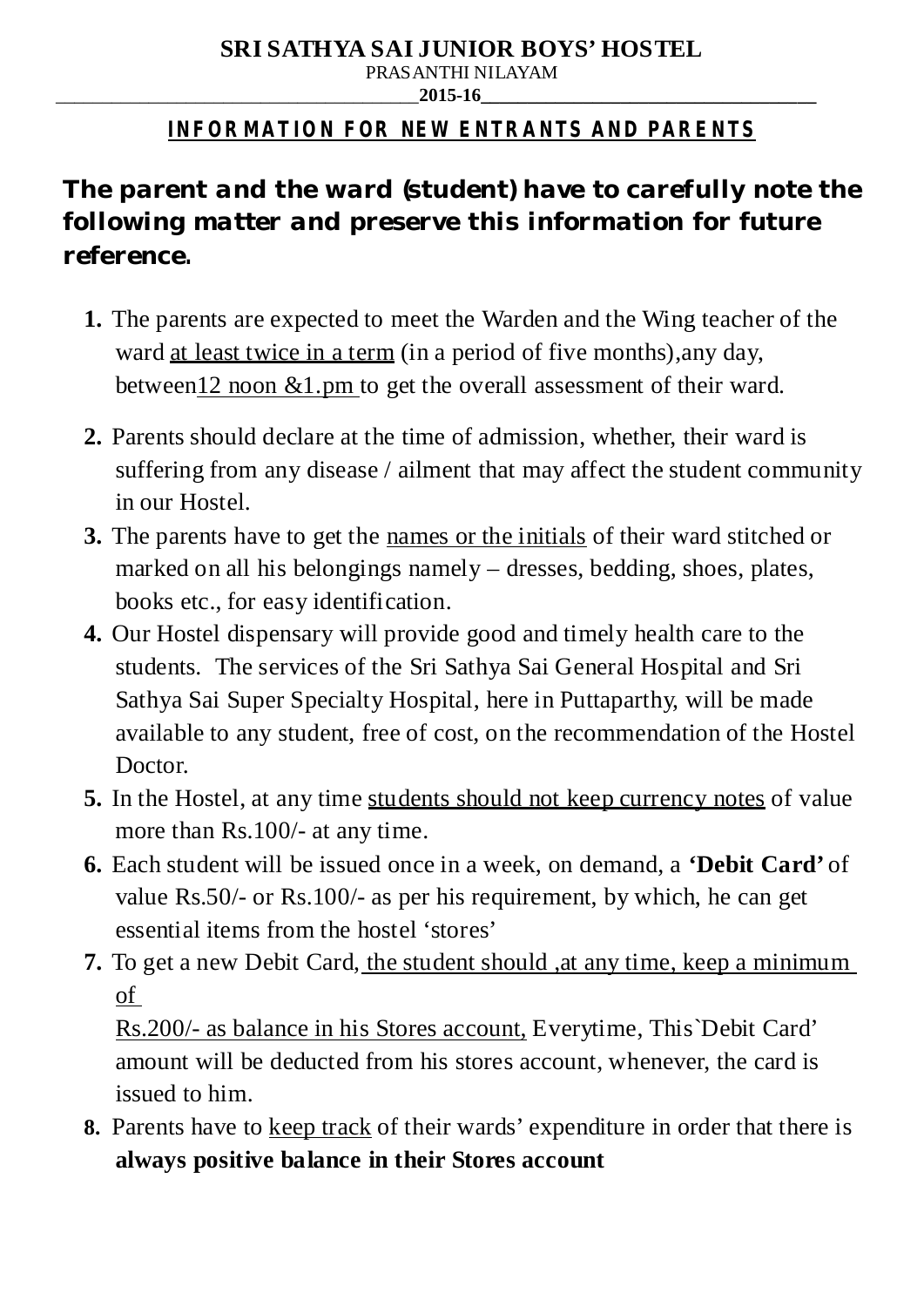|  |  |  | 9. At the time of admission, the following amount has tobe paid, for the Hostel |  |  |
|--|--|--|---------------------------------------------------------------------------------|--|--|
|--|--|--|---------------------------------------------------------------------------------|--|--|

|                | Payment details                                      |          |
|----------------|------------------------------------------------------|----------|
|                |                                                      |          |
|                |                                                      |          |
|                |                                                      |          |
|                |                                                      |          |
|                |                                                      |          |
|                |                                                      |          |
|                |                                                      |          |
|                |                                                      |          |
|                |                                                      |          |
|                |                                                      |          |
|                |                                                      |          |
| $\mathbf{1}$   | Advance payment for the Mess and                     | 18500-00 |
|                | Maintenance charges for the academic                 |          |
|                | year (2015-16)                                       |          |
| 2              | <b>Caution Deposit</b>                               | 1500-00  |
|                | (Refundable, after deductions if any, at the time of |          |
|                | collecting TC)                                       |          |
| 3              | <b>Student's Personal Expenses account</b>           | 5000-00  |
|                | (payment for stores, the fruit stall, also           |          |
|                | the expenses for dhobi payment, hair                 |          |
|                | dressing etc.,)                                      |          |
| $\overline{4}$ | Advance for Text Books and Note Books                | 1500-00  |
|                | TOTAL AMOUNT PAYABLE                                 | 26500-00 |

**Deficit charges (if any) for the Mess and Maintenance of the Hostel will be collected from each student, at the end of each term of 5 months**.

# **10.Mode of payment:**

**Option 1:** You have to deposit the total amount into the Hostel' Power Jyothi Current account (**No. 31221516999**) through the challan, which is enclosed herewith any branch of State Bank of India where Core Banking Service is available. The paid-up counterfoil has to be preserved carefully and produced to the Hostel office at the time of admission. Since there will be lot of crowd in the bank here during admission time, you can remit the total amount at your place in the Bank before coming for to Puttaparthi. This option will save your time here at the time of admission.

**Option 2:** Parents who have Bank accounts in the State Bank of India and the Internet Banking facility, can use the **'state bank collect' facility to make the payment for the Hostel charges. The process is as follows:**